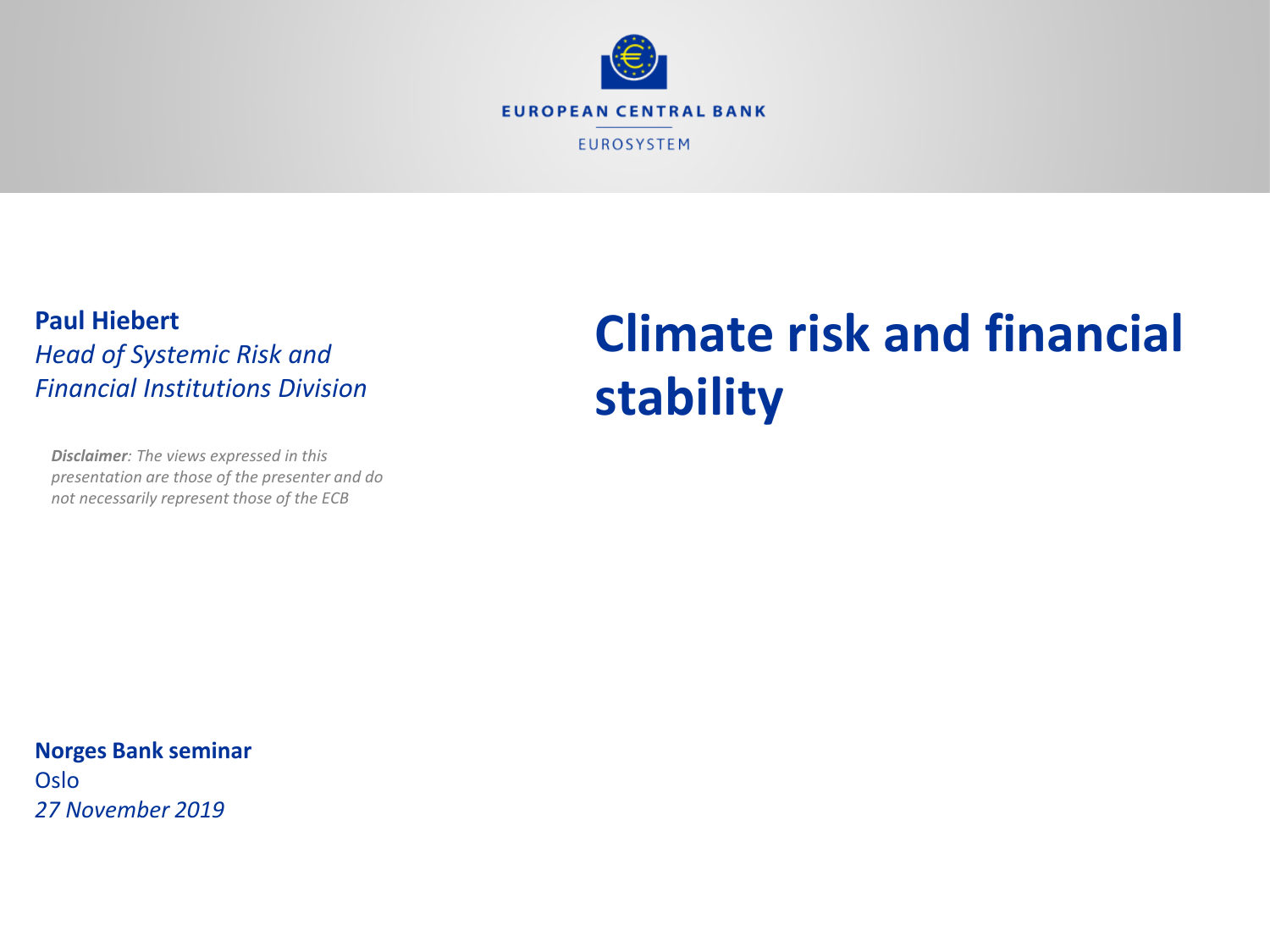### Macro-financial impact of climate change

#### **Highly uncertain but potentially disruptive impact from both physical and transition risks**

- **Estimated costs of no action:** -10% GDP in 2100 (OECD); USD 20 trillion of stranded assets by 2050 (IRENA)
- **Investment needed to reach the Paris target** (global warming < 1.5˚C) : USD 830 billion yearly until 2050 (IPCC, 2018)



Projections for carbon emissions & warming (Emissions in gigatonnes of CO2 per year)

Source: Climate Action Tracker, Warming Projections Global Update, Dec 2018.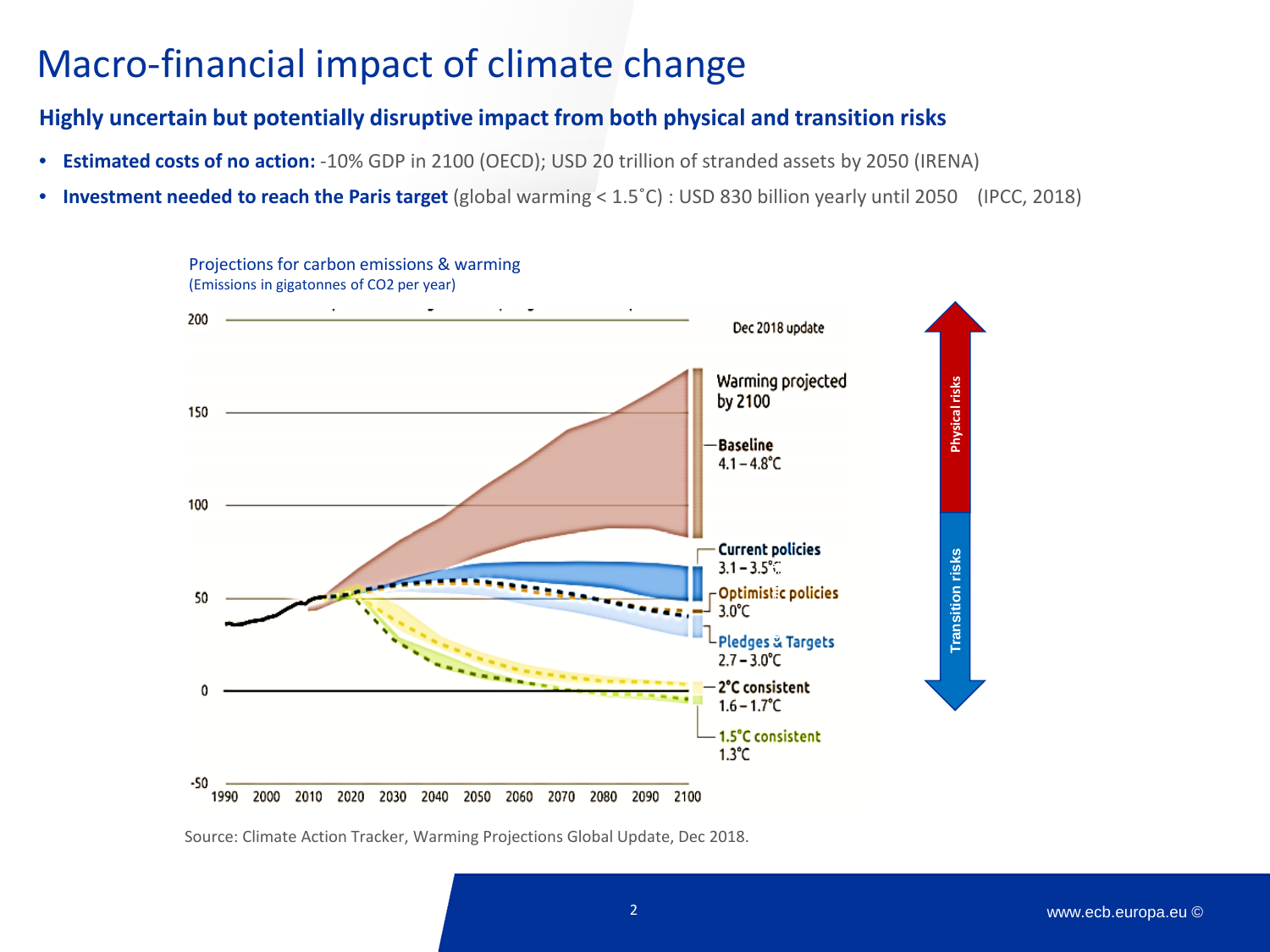### Climate related loss events already on the rise

#### Global insured catastrophe losses

left-hand scale: USD billions; right-hand scale: percentages;

- Earthquake/tsunami
- Weather-related catastrophes
- Man-made disasters
- % of weather-related catastrophes losses 5-year moving average (right-hand scale)



Sources: Swiss Re Institute, Munich Re NatCatService and ECB calculations.

#### Natural loss events worldwide

left-hand scale: number of events; right-hand scale: percentages

- Hydrological events Meteorological events Climatological events Geophysical events
- % of weather-related events 5-year moving average (right-hand scale)

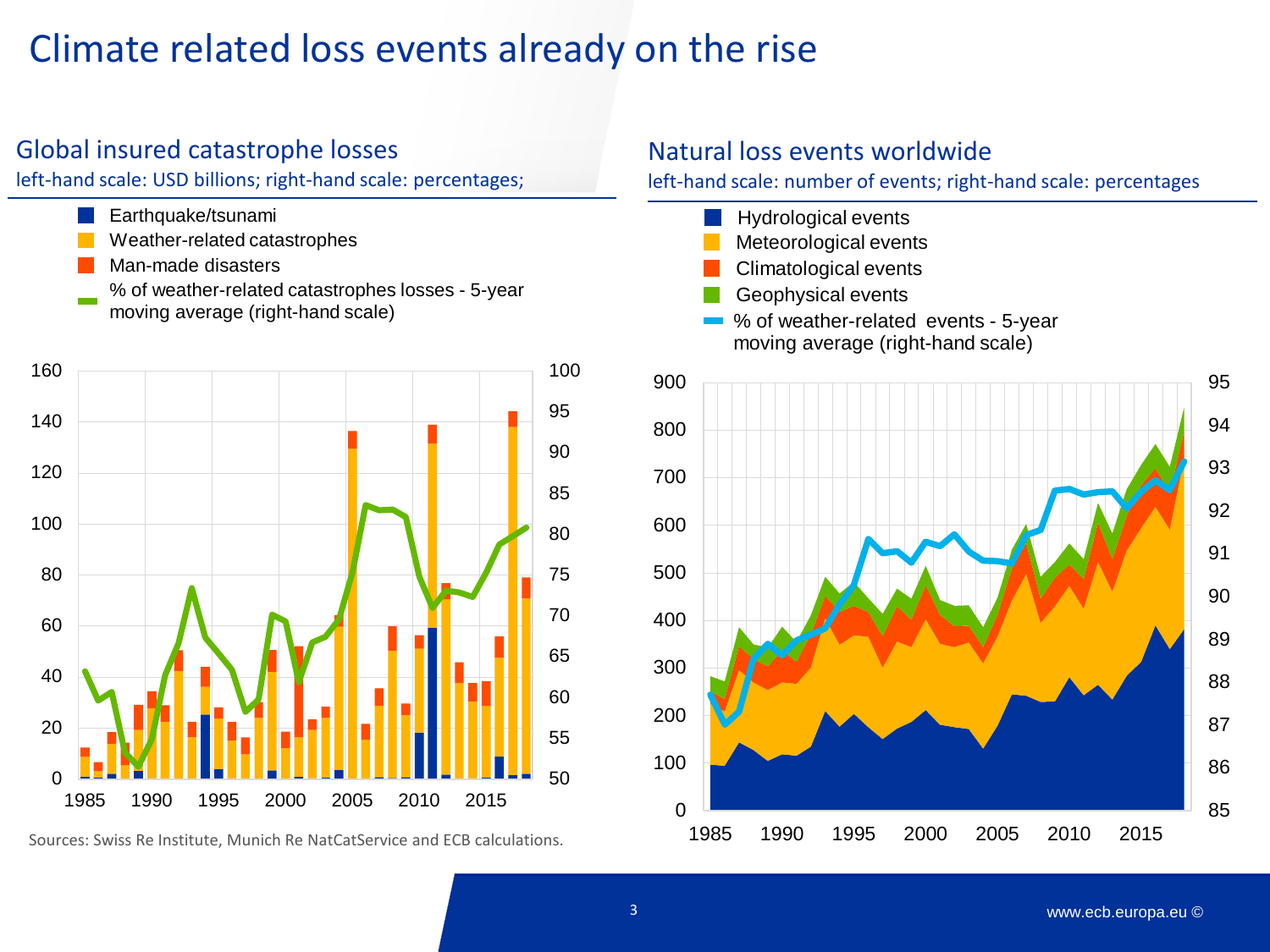### Path dependence

|                    |            | <b>Strength of response</b><br>(based on whether climate targets are met)                                                 |                                                                                                                                          |                  |
|--------------------|------------|---------------------------------------------------------------------------------------------------------------------------|------------------------------------------------------------------------------------------------------------------------------------------|------------------|
|                    |            | Met                                                                                                                       | Not met                                                                                                                                  |                  |
| Transition pathway | Disorderly | <b>Disorderly</b><br>Sudden and unanticipated<br>response is disruptive but<br>sufficient enough to meet climate<br>goals | Too little, too late<br>We do not do enough to meet<br>climate goals, the presence of<br>physical risks spurs a disorderly<br>transition | Transition risks |
|                    | Orderly    | <b>Orderly</b><br>We start reducing emissions now<br>in a measured way to meet<br>climate goals                           | <b>Hot house world</b><br>We continue to increase<br>emissions, doing very little, if<br>anything, to avert the physical<br>risks        |                  |

#### **Physical risks**

Source: NGFS: First comprehensive report, April 2019.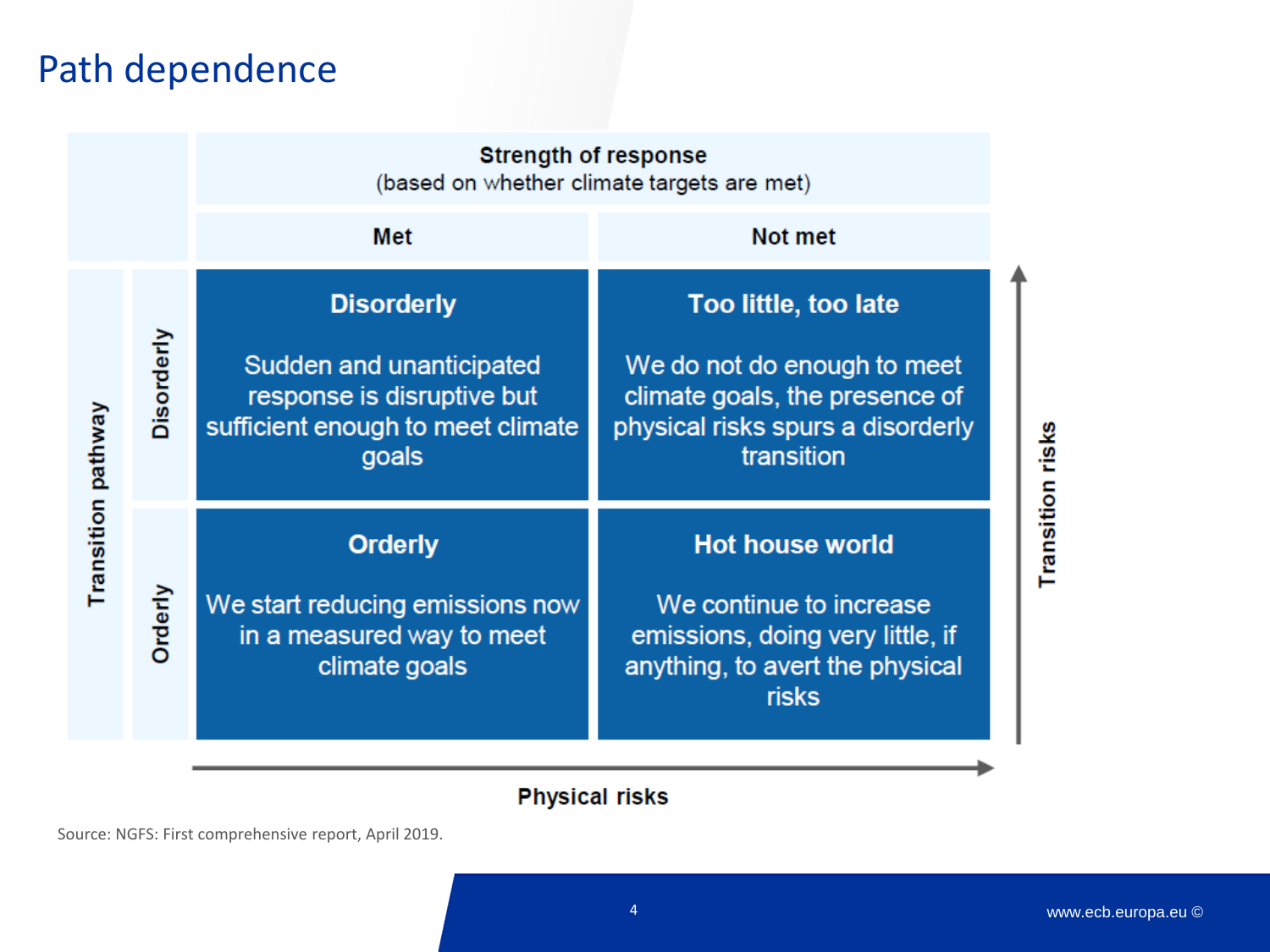### Four strands of ongoing reflections

|                                                                            | <b>2019 NGFS Recommendations</b>                                                                                                                                                                                                                                                                                                                                                                    | 2018 EU Action Plan and regulatory proposals &<br><b>ESRB proposals</b>                                                                                                                                                                                        |
|----------------------------------------------------------------------------|-----------------------------------------------------------------------------------------------------------------------------------------------------------------------------------------------------------------------------------------------------------------------------------------------------------------------------------------------------------------------------------------------------|----------------------------------------------------------------------------------------------------------------------------------------------------------------------------------------------------------------------------------------------------------------|
| <b>Monitoring</b><br>climate-related<br>risks                              | Central banks and supervisors are encouraged to<br>develop methodologies for measuring climate-related<br>risks, including forward-looking scenario analysis and<br>stress tests                                                                                                                                                                                                                    | The ESRB has proposed that the European<br>Supervisory Authorities include climate risk scenarios in<br>stress-test exercises, and is conducting analytical work<br>on data and methodologies                                                                  |
| <b>Developing</b><br>taxonomies                                            | Regulators should develop taxonomies that aim to<br>facilitate (i) financial institutions' climate risk<br>management, (ii) assessment of the potential risk<br>differentials between green and brown assets, and<br>(iii) mobilisation of capital for green investments                                                                                                                            | The Commission has proposed a regulation for an EU<br>classification system of sustainable economic<br>activity (taxonomy), which aims to help investors<br>redirect capital towards green activities.                                                         |
| <b>Promoting</b><br>disclosures                                            | Non-financial and financial institutions should adopt the<br><b>FSB TCFD disclosure recommendations</b>                                                                                                                                                                                                                                                                                             | The Commission has proposed a disclosure<br>regulation and a regulation for a low-carbon<br>benchmark and a positive carbon impact<br>benchmark                                                                                                                |
| Incorporating<br>climate-related<br>risks into<br>prudential<br>frameworks | Central banks and supervisors are encouraged to<br>integrate climate-related risks into supervision, among<br>other things, by (i) raising awareness and promoting<br>climate risk assessment among institutions, (ii) setting<br>supervisory expectations regarding governance and risk<br>management, and (iii) potentially considering integrating<br>climate risk into the prudential framework | In its Action Plan, the Commission states that it will<br>explore the feasibility of the inclusion of climate risks<br>in institutions' risk management policies and the<br>potential calibration of capital requirements for<br>banks as part of the CRR/CRD. |

Source: ECB based on Network for Greening the Financial system (NGFS) and European Union action plan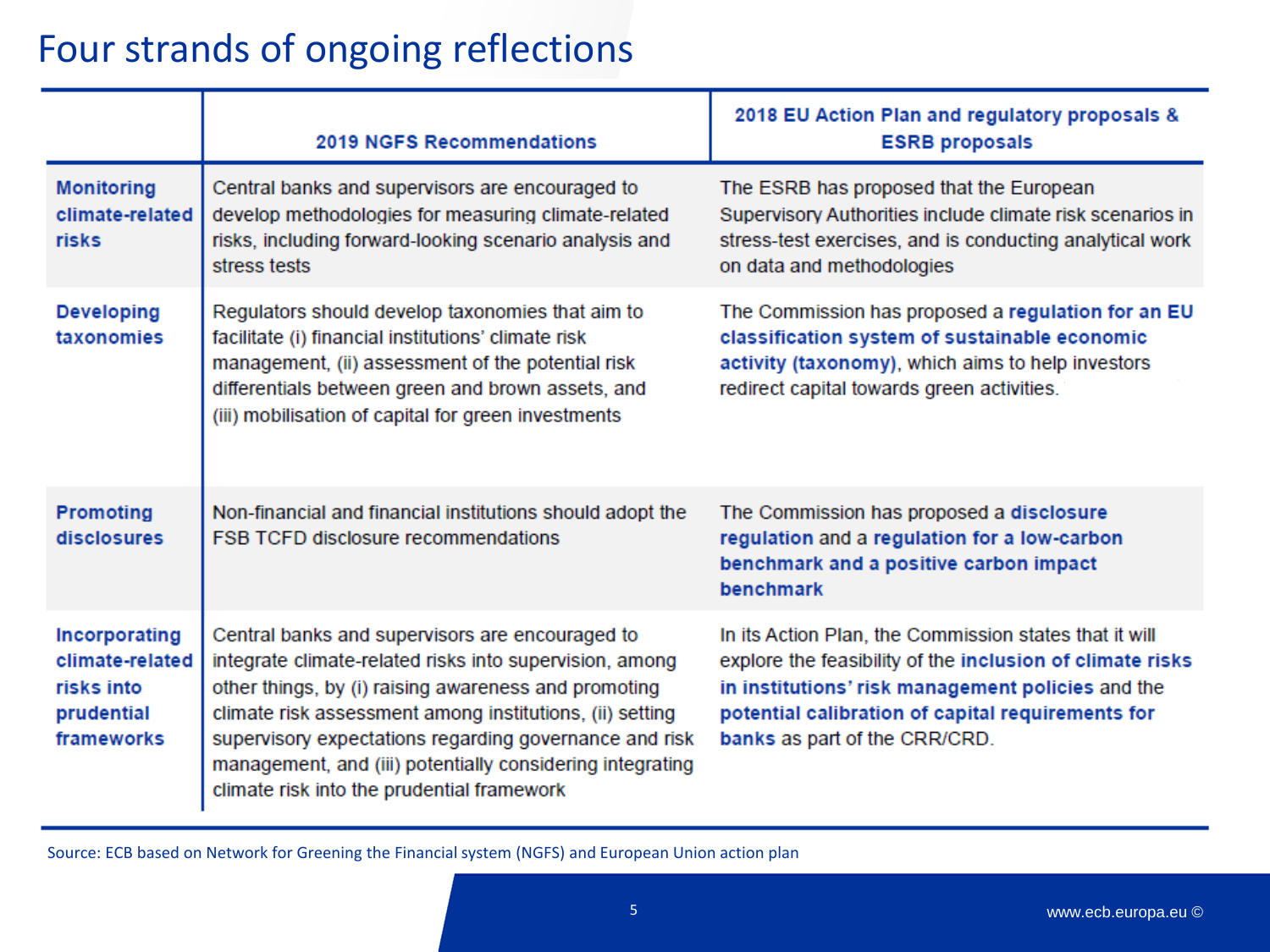## Complementary parallel initiatives

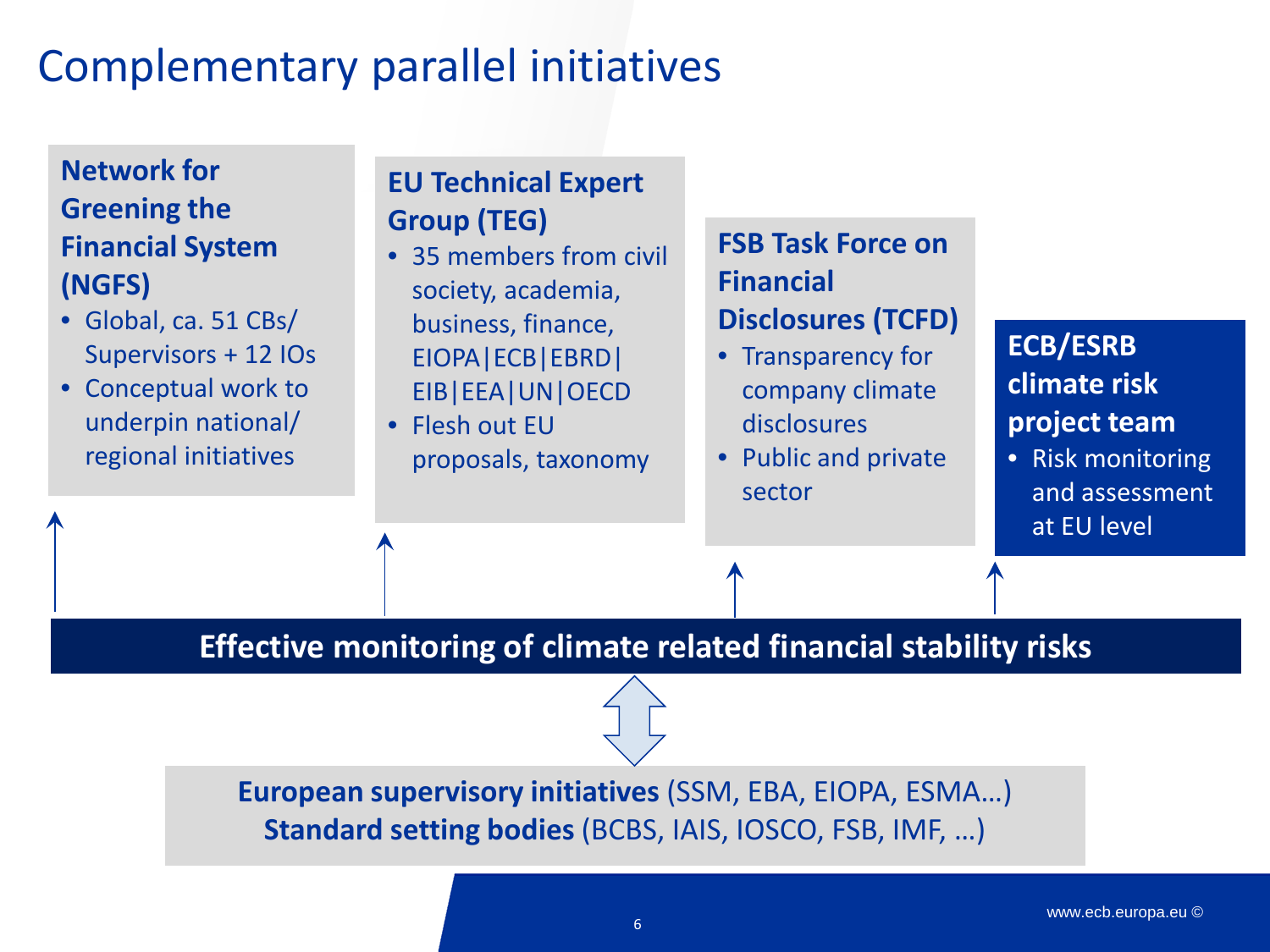### Data for financial sector risk monitoring

| <b>Aggregation level</b> | <b>Selected advantages</b>                                                                                                              | <b>Selected disadvantages</b>                                                                                                                               |
|--------------------------|-----------------------------------------------------------------------------------------------------------------------------------------|-------------------------------------------------------------------------------------------------------------------------------------------------------------|
| Country                  | Comprehensive<br>$\bullet$<br>Suitable for monitoring country<br>$\bullet$<br>commitments                                               | Limited suitability for monitoring effects<br>$\bullet$<br>of climate change on financial exposures                                                         |
| Sectoral                 | Comprehensive at NACE 2 level<br>Feasibility of scenario analyses<br>$\bullet$                                                          | Aggregation not based on climate metrics<br>$\bullet$<br>Ignores firm-specific dynamics over time<br>$\bullet$                                              |
| Firm                     | Allows for firm-specific climate<br>$\bullet$<br>metrics and dynamics                                                                   | Partial view on consolidated firm activities<br>$\bullet$<br>Not encompassing (at least yet);<br>$\bullet$<br>incomplete corresponding climate data         |
| Activity                 | If possible to allocate an<br>$\bullet$<br>attribute for sustainability,<br>allows monitoring financial<br>flows to sustainable finance | Difficulty of defining green vs brown<br>$\bullet$<br>assets<br>Relevance for financial stability depends<br>$\bullet$<br>upon impact on creditor hierarchy |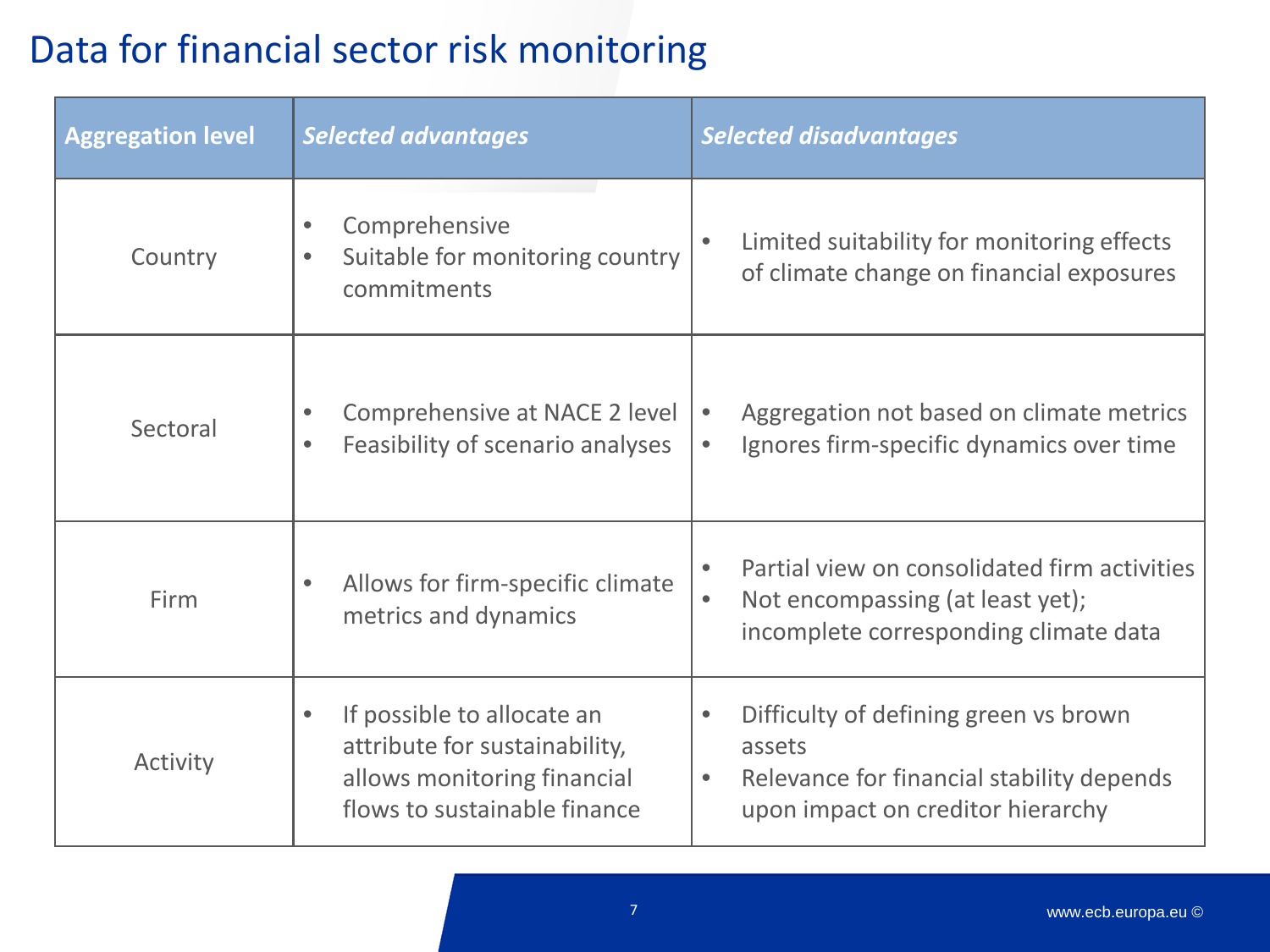### Country-level perspective

#### **CO2 emissions over time**

#### Thousands of tonnes



Sources: Sources: EDGAR, SUP. (LHS chart). RHS chart = ECB supervisory statistics, European Commission EDGAR dataset, Eurostat, ECB SHSS, ECB CSDB and ECB calculations. Notes: Left panel: the share of carbon emissions is calculated from Eurostat data on air emissions accounts by NACE activity, which cover the EU28, Turkey and Serbia. Electricity and gas supply also includes steam and air conditioning supply. Right panel: the classification of climate-sensitive assets follows the approach of Battiston et al. (2017). Sectoral holdings are classified according to the NACE categorisation in the ECB's Centralised Securities Database (CSDB).

9

8

7

6

5

4

3

2

1

0

**Evolution of investment exposures to climate-**

left-hand scale: € billions; right-hand scale: % of total holdings

**sensitive sectors**

Sector-level perspective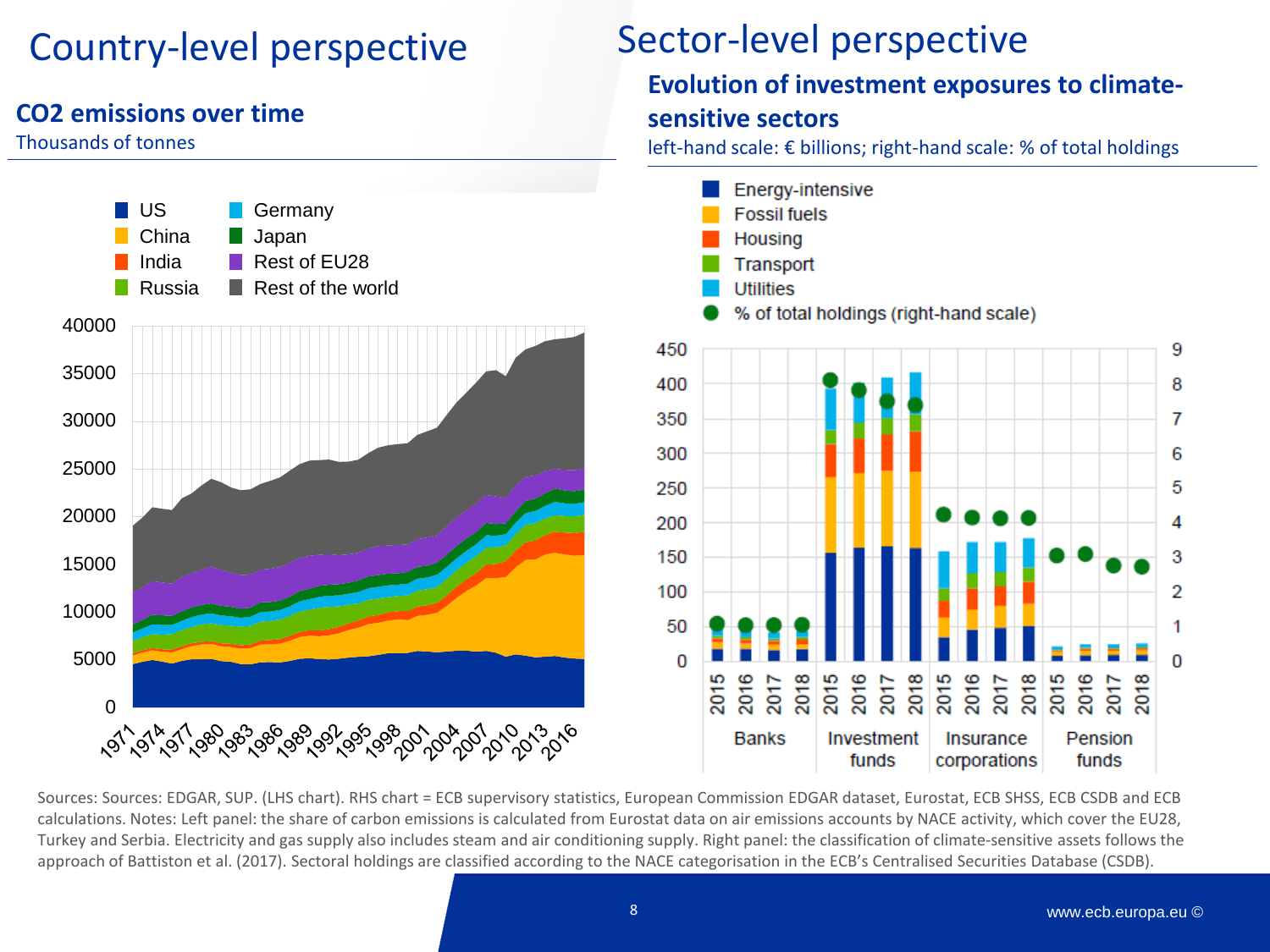### Firm- level perspective – *snapshot*

#### **Euro area banks' large exposures to firms with the highest carbon emissions**



Sources: Thomson Reuters, ECB supervisory statistics (large exposures) and ECB calculations.

Notes: The top 20 carbon-emitting companies reported in the large exposures dataset. The companies are ranked in descending order according to their total carbon emissions over the last three years (middle bar); the height of the NFC (non-financial corporation) rectangles represents total loans extended to the respective corporation, whereas the width of the rectangles represents the carbon emissions of the corporation. The NFCs are classified according to the NACE categorisation (left bar). The country-bank column includes 29 banks (right bar).

The chart is intended **only for illustrative purposes** and does not lend itself to firm conclusions. Large exposures data only constitute a fraction of total exposures, and the sample is further reduced by the voluntary nature of carbon emissions reporting by firms. The overall results may be overstated for concentrated banking systems.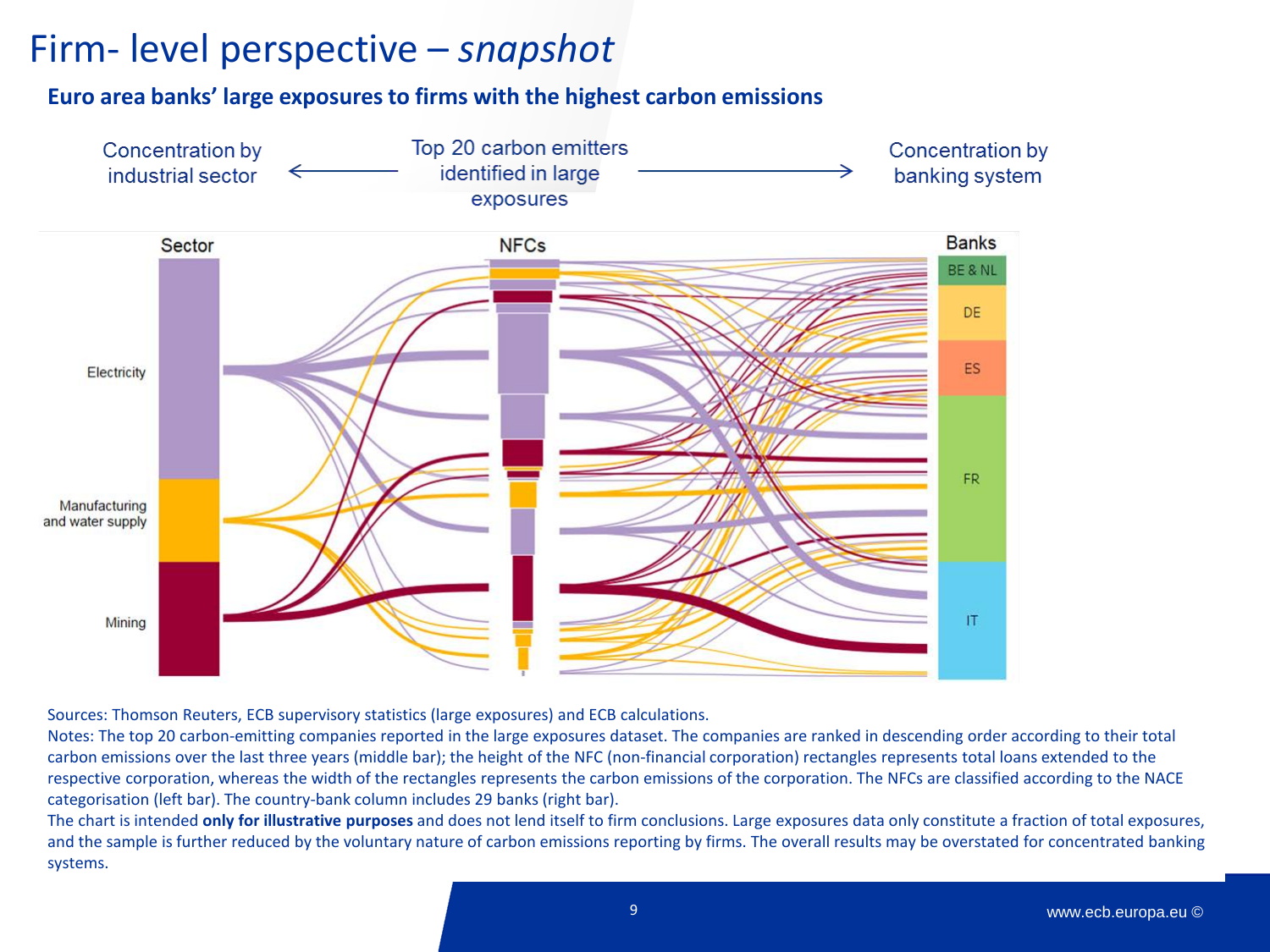### Firm- level perspective - *dynamics*

**Distribution of emission intensity for NFCs in the large exposures dataset**

Density

**Change in syndicated lending to high-carbon sectors and the related firm-specific emissions for the 19 largest euro area lenders**



Sources: Dealogic, Refinitiv, ECB supervisory statistics (large exposures) and ECB calculations. Notes: Left panel: Coverage for the emission intensity dataset is around €1.4 trillion (2,200 companies) of total NFC large exposures of €2.4 trillion (5,500 companies). Exp: exposures; Em: emissions. Right panel: Syndicated loans arranged by the 19 largest banks in the euro area. The size of the bubbles denotes the average size of lending to the high-carbon sectors in 2018-19. Both lending and emissions are expressed as four-year moving averages. The carbon-intensive sectors comprise chemicals, construction and building, machinery, metal and steel, mining, oil and gas, and utilities and transport.

10 www.ecb.europa.eu ©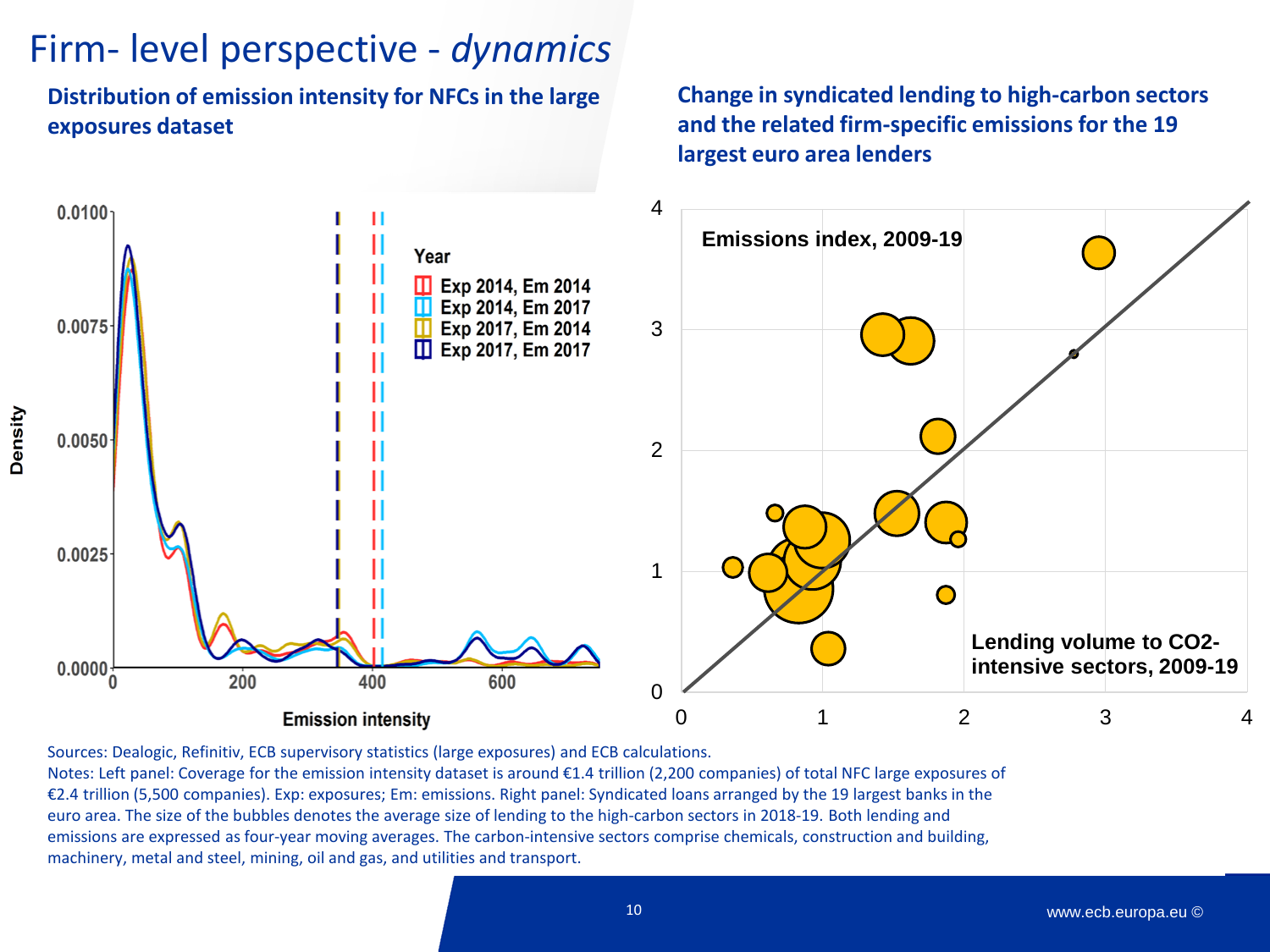### Incomplete reporting

#### **Typical items to be included in scope 1, 2 and 3 emissions reporting in the financial sector**

#### Share of reporting banks **Upstream Financial Downstream** Share of reporting insurers**institution** 100% Scope 2: Indirect emissions 80% from purchased electricity, steam, 60% heating and cooling Scope 1: 40% **Direct emissions** from owned or 20% Scope 3: Scope 3: controlled All other indirect All other 0% sources (e.g. Paper Waste Commuting Office equipment Purchased services Business travel Business travel Commuting Other energy Other energy Office equipment Transport and distribution Transport and distribution Financial assets (partial) Not specified Not specified Purchased services Financial assets Financial assets emissions (e.g. indirect Financial assets (partial) company (complete) business travel. emissions (e.g. facilities and employee financial vehicles) commuting, investments. purchased paper. cash transport. waste, office internet equipment) banking) Life cycle of services

**Sources: Greenhouse Gas Protocol, annual and sustainability reports of financial institutions and ECB calculations.**

**Notes: The sample consists of the 12 largest banks and 14 largest insurers in the euro area. The partial reporting of financial assets under scope 3 refers to cases where a carbon footprint of some parts of the investment portfolio is made available, either as part of scope 3 emissions or separately**

**Limited disclosure of scope 3 emissions by banks**

**and insurers in the sample**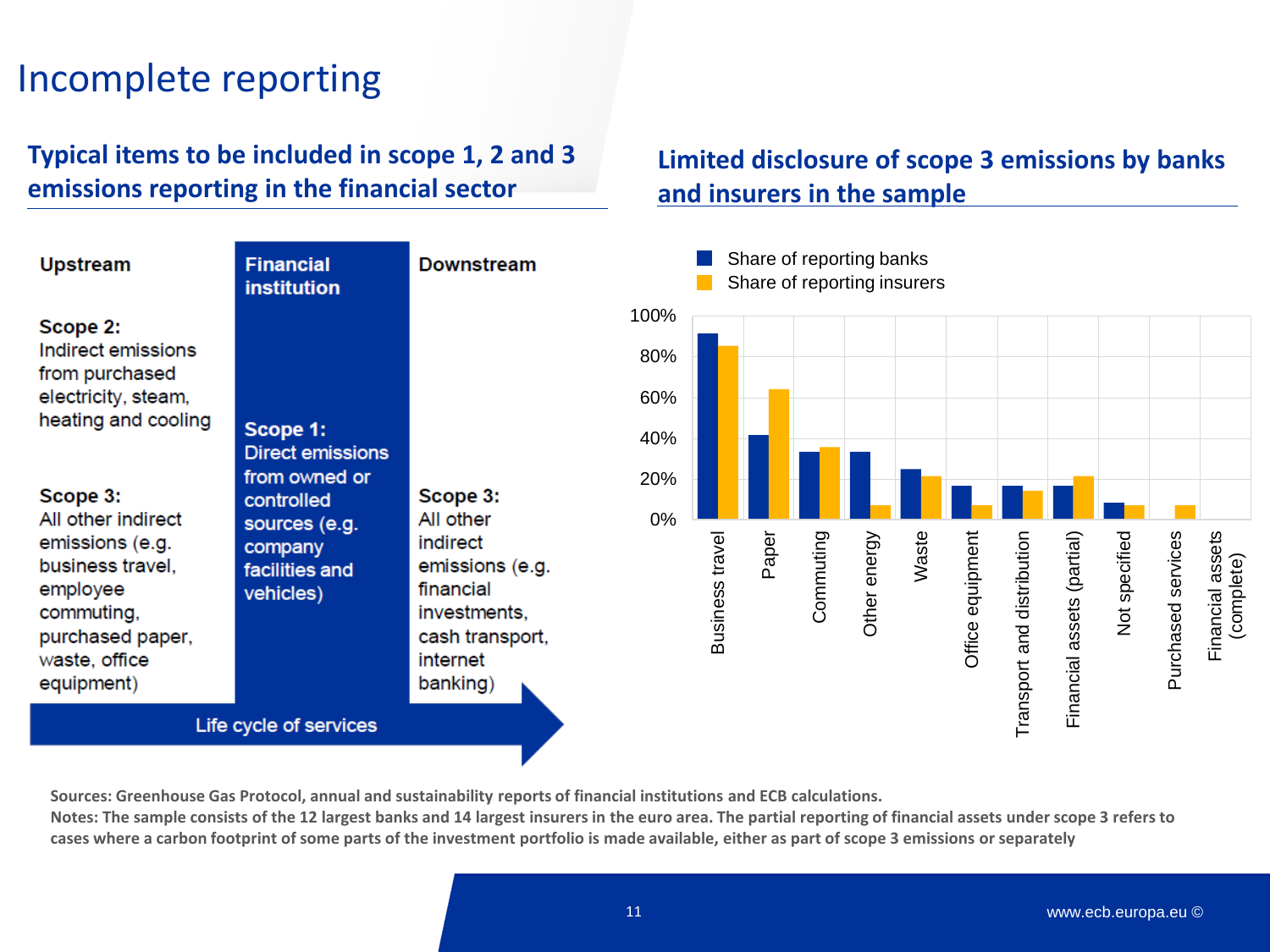### Environmental market scores (currently) matter more for insurers than banks

#### **Correlations of environmental scores by Bloomberg and Refinitiv**



**Refinitiv EIKON score**

**Environmental score and the price-to-book ratios** 

**of European banks and insurers**

**Sources: Bloomberg, Refinitiv EIKON, S&P Global Market Intelligence and Dealogic.**

**Notes: Left panel: The Bloomberg and Refinitiv environmental scores can take values between 0 and 100, whereby a higher value indicates a better performance in terms of environmental variables. Left panel: The full unbalanced sample consists of 49 banks and 23 insurers in the European Union and the United States. Right panel: The sub-sample used in the estimation consists of 16 EU insurers and 12 EU banks. Standards errors are clustered and robust. An Arellano-Bond estimator is used and controls include institution-specific variables (e.g. ROE, total debt, EBITDA, total expenses, total assets, dividend payout ratio, NPL ratio, Tier 1 capital ratio, solvency coverage ratio and premium growth when applicable) and market-specific variables (e.g. stock market volatility, long-term bond yields and GDP forecasts).**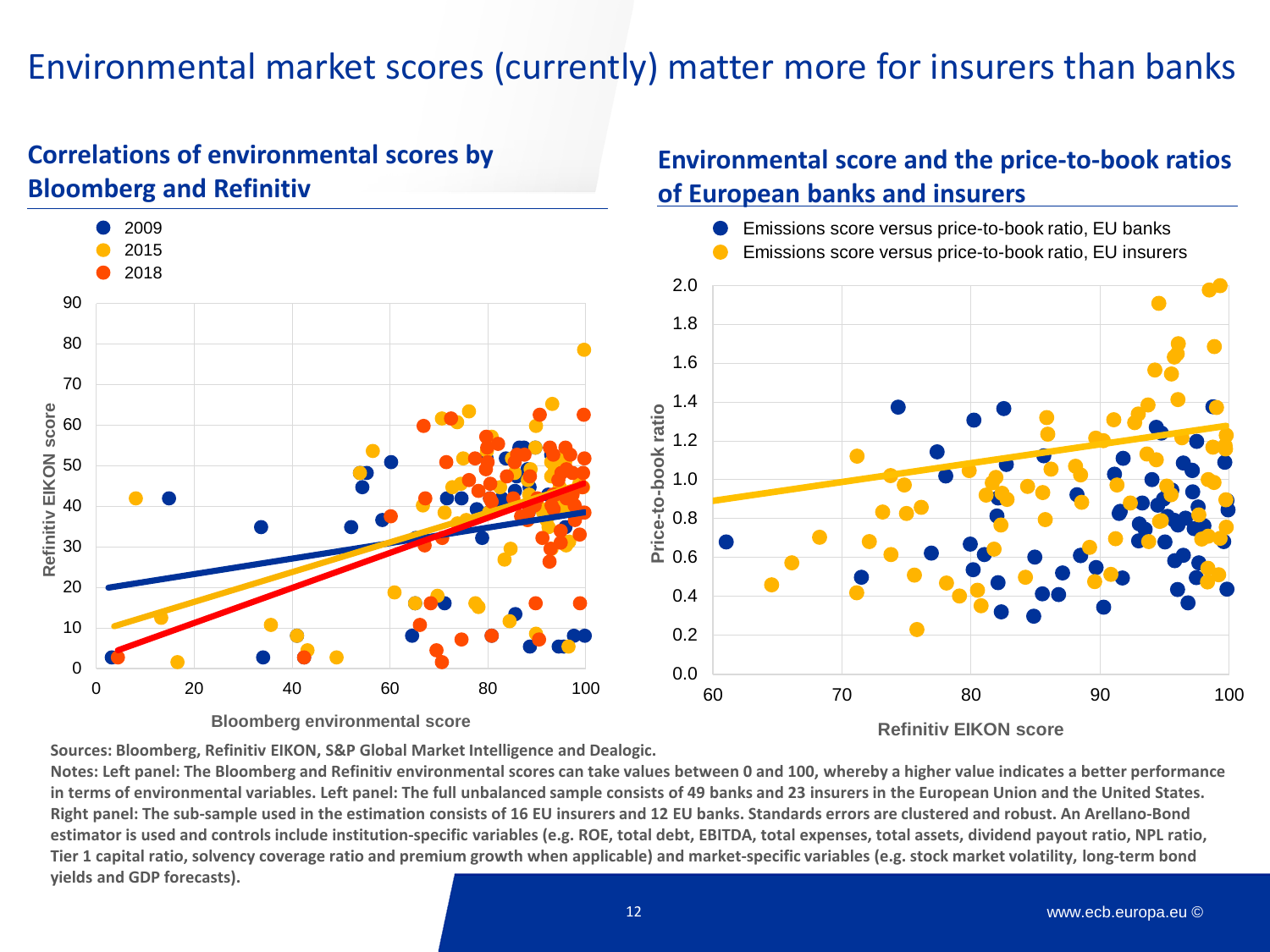### Monitoring and assessing climate risk

| <b>Risk monitoring</b>                                                                  | and risk assessment                                           |  |
|-----------------------------------------------------------------------------------------|---------------------------------------------------------------|--|
| Exposures mapping ( <i>direct</i> exposures)<br>Amplifying features (indirect channels) | Climate change scenarios<br>(Eventual) climate stress testing |  |



DNB Occasional Studies Volume 16 - 7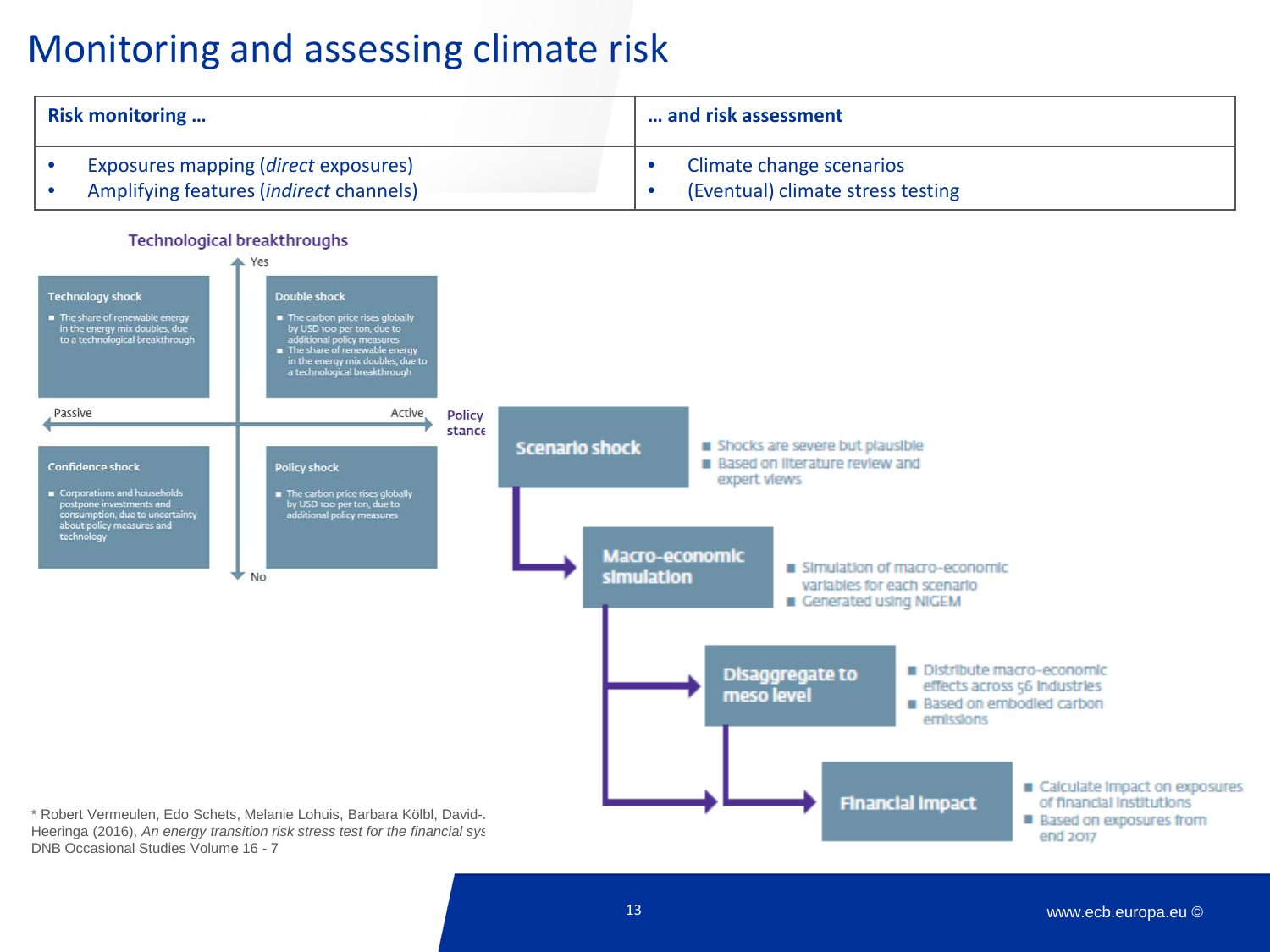#### The macroprudential stress test model of the ECB (BEAST)\*



Katarzyna Budnik, Mirco Balatti Mozzanica, Ivan Dimitrov, Johannes Groß, Ib Hansen, Giovanni di Iasio, Michael Kleemann, Francesco Sanna, Andrei Sarychev, Nadežda Siņenko, Matjaz Volk (2019), Macroprudential stress test of the

euro area banking system, ECB Occasional Paper Series No 226 / July 2019